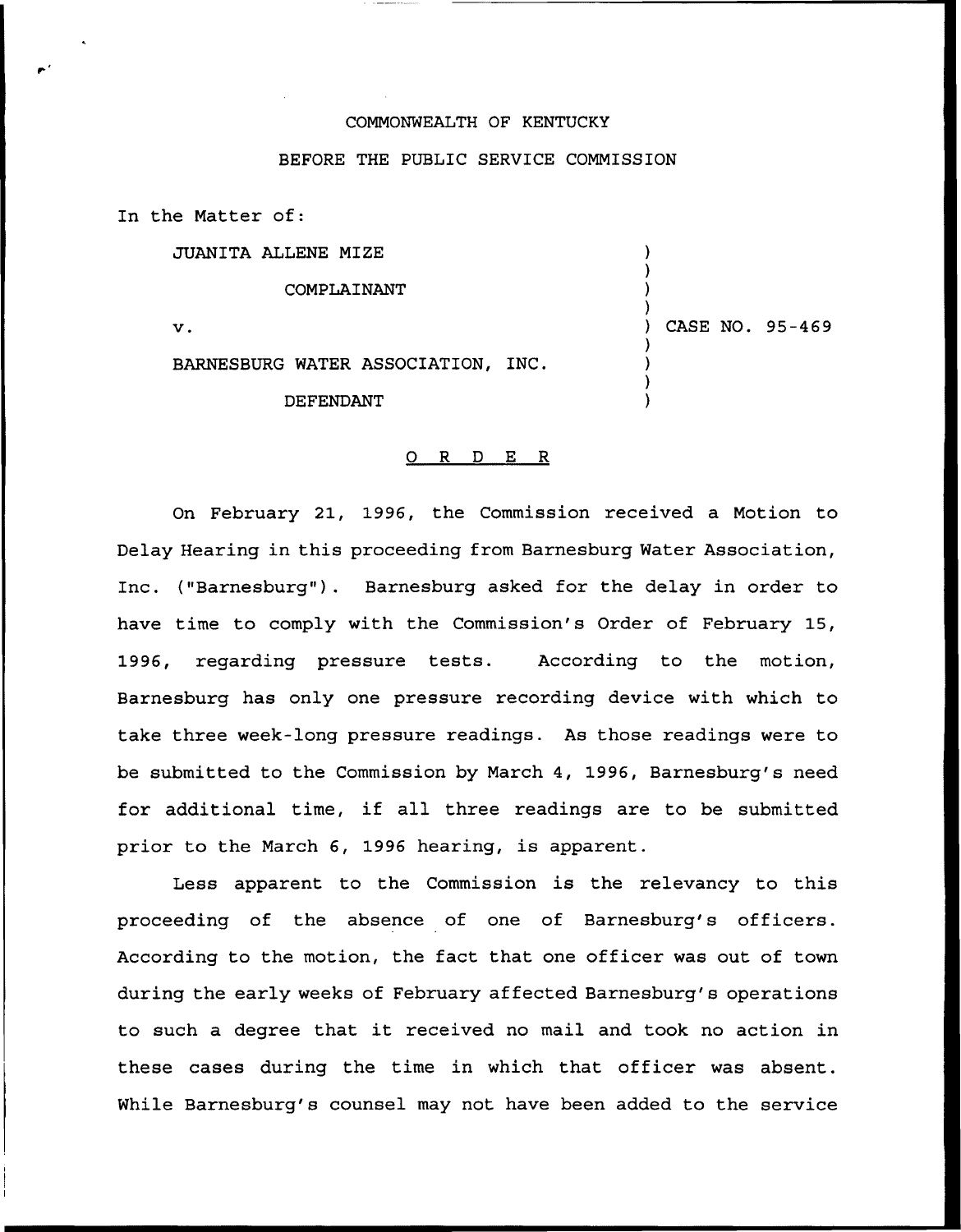list in this proceeding until January 30, 1996, Barnesburg itself has been properly served by the Commission with all Orders since this case was initiated. Furthermore, Barnesburg's counsel has been aware of this proceeding for some time as he filed an Answer to an Order of the Commission on behalf of his client on November 6, 1995.

The only relevant fact contained in Barnesburg's Motion to Delay Hearing is thus, due to the fact it only has one pressure recording device, that it needed three full weeks from the receipt of the Commission's February 15, 1996 Order to comply with that Oxdex. Barnesburg should thus be given until March 18, 1996 to provide the Commission with a pressure recording chart showing the actual 24-hour continuously measured pressure available to the Complainant at her meter. This is an additional two weeks. The hearing should be delayed accordingly. There is nothing in the motion to support Barnesburg's request to delay the hearing until "at least March 27, 1996."

IT IS THEREFORE ORDERED that:

1. Barnesburg's Motion to Delay hearing is granted in part.

2. The hearing scheduled for March 6, 1996 is delayed until March 20, 1996, at 9:00 a.m., Eastern Standard Time, in Hearing Room 1 of the Commission' offices at 730 Schenkel Lane, Frankfort, Kentucky. This case will still be heard simultaneously with Cases No. 95-468<sup>1</sup> and No. 95-471.<sup>2</sup>

 $-2-$ 

 $\mathbf 1$ Case No. 95-468, Mr. and Mrs. James Howard Mize, Jr. v. Barnesburg Water Association, Inc.

 $\overline{\mathbf{2}}$ Case No. 95-471, Paul and Frances Mize v. Barnesburg Water Association, Inc.